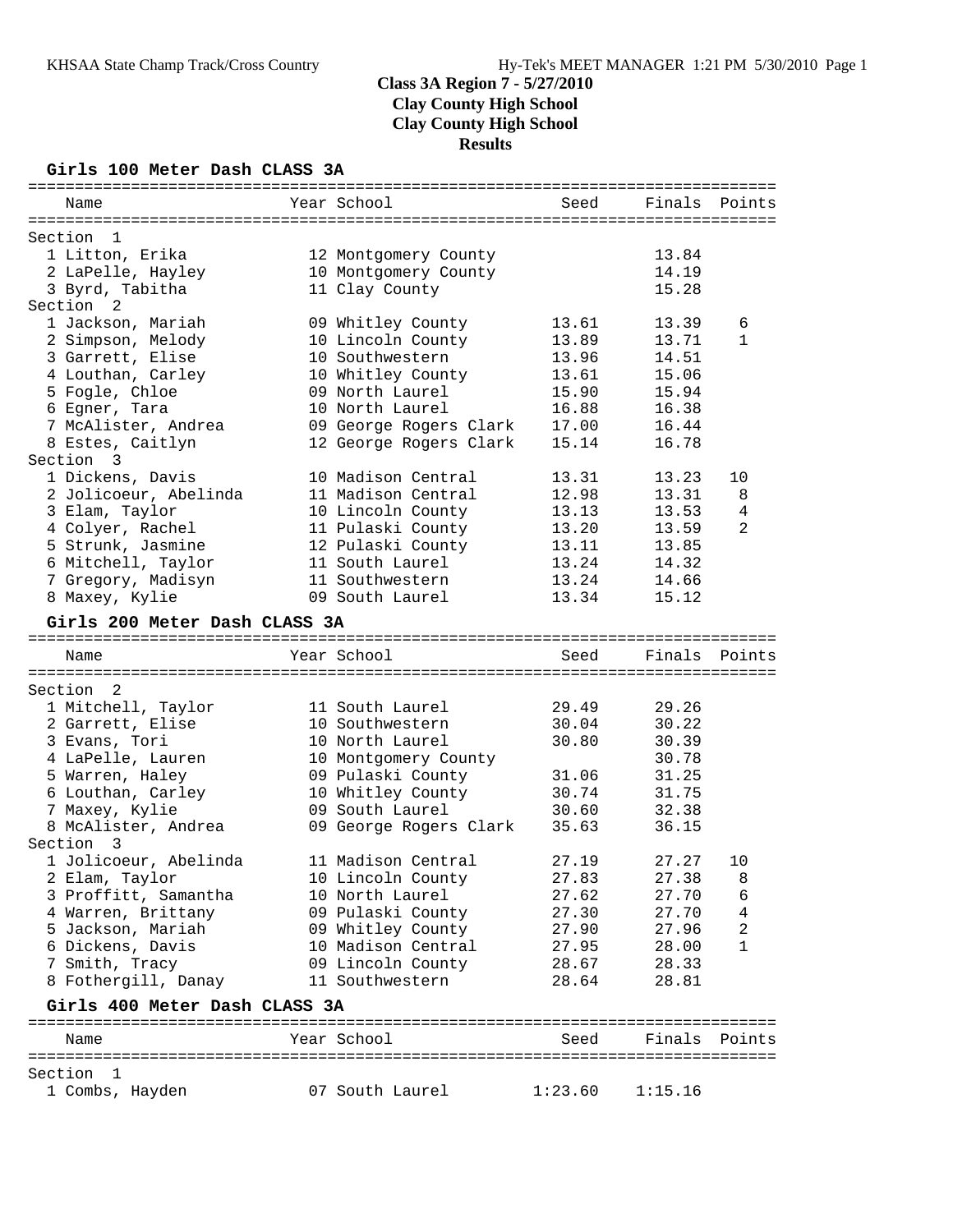#### **....Girls 400 Meter Dash CLASS 3A**

**Girls 1600 Meter Run CLASS 3A**

| 2 Patrick, Rain              | 08 Montgomery County           |                     | 1:24.15 |                |
|------------------------------|--------------------------------|---------------------|---------|----------------|
| Section<br>$\overline{2}$    |                                |                     |         |                |
| 1 Toy, Haylee                | 10 Lincoln County              | 1:10.65             | 1:10.80 |                |
| 2 Anderson, Sierra           | 10 Whitley County              | 1:10.89             | 1:11.76 |                |
| 3 Byrd, Tabitha              | 11 Clay County                 | 1:12.00             | 1:12.27 |                |
| 4 Sowders, Tori              | 10 Whitley County              | 1:11.94             | 1:14.74 |                |
| 5 Hembree, Destiny           | 07 George Rogers Clark 1:16.00 |                     | 1:17.49 |                |
| 6 Dugger, Shay               | 08 North Laurel                | 1:17.20             | 1:18.83 |                |
| 7 Beliveau, Helena           | 07 South Laurel                | 1:18.10             | 1:21.76 |                |
| Section 3                    |                                |                     |         |                |
| 1 Sandusky, Alyssa           | 12 Madison Central             | 1:04.24             | 1:02.95 | 10             |
| 2 Colyer, Rachel             | 11 Pulaski County              | 1:05.61             | 1:03.40 | 8              |
| 3 Proffitt, Samantha         | 10 North Laurel                | 1:04.00             | 1:03.70 | 6              |
| 4 Jones, Chandler            | 10 Madison Central             | 1:03.65             | 1:03.95 | $\overline{4}$ |
| 5 Haynes, Frankie            | 11 Southwestern                | 1:06.13             | 1:06.50 | $\overline{2}$ |
| 6 Meece, Shelby              | 10 Lincoln County 1:08.50      |                     | 1:10.61 | $\mathbf{1}$   |
| -- Warren, Brittany          | 09 Pulaski County              | 1:01.77             | FS      |                |
| Girls 800 Meter Run CLASS 3A |                                |                     |         |                |
|                              |                                |                     |         |                |
| Name                         | Year School                    | Seed                | Finals  | Points         |
|                              |                                |                     |         |                |
| Section <sub>1</sub>         |                                |                     |         |                |
| 1 Bunch, Alex                | 09 Lincoln County              | 2:27.59             | 2:29.72 | 10             |
| 2 Evans, Kate                | 11 George Rogers Clark 2:32.70 |                     | 2:30.55 | 8              |
| 3 Sabino, Gabriella          | 09 Madison Central             | 2:31.00             | 2:33.91 | 6              |
| 4 Jones, Kelsey              | 11 South Laurel                | $2:46.80$ $2:41.05$ |         | $\overline{4}$ |
| 5 Belwood, Emily             | 09 Southwestern 2:41.75        |                     | 2:41.64 | $\overline{a}$ |
| 6 Bowman, Brittany           | 10 Clay County                 | 2:48.82             | 2:44.77 | $\mathbf{1}$   |
| 7 Norris, Laura              | 11 Southwestern                | 2:52.62             | 2:46.49 |                |

 8 Sidwell, Makayla 10 Pulaski County 2:43.68 2:46.96 9 Hamm, Zoey 11 Pulaski County 2:47.68 2:47.59 10 Gapp, Lydia 07 George Rogers Clark 2:45.00 2:49.68 11 Sowders, Tori 10 Whitley County 2:56.90 3:00.06 12 Brewer, Julia 10 North Laurel 2:49.40 3:06.94 13 Sandusky, Alyssa 12 Madison Central 2:35.00 3:07.68 14 Patton, Amy 11 North Laurel 3:02.50 3:07.94 15 Burr, Katie 10 South Laurel 3:05.00 3:08.30

| Name                | Year School            | Seed    | Finals  | Points         |
|---------------------|------------------------|---------|---------|----------------|
| 1 Frith, Emily      | 11 Lincoln County      | 5:25.00 | 5:32.89 | 10             |
| 2 Bunch, Alex       | 09 Lincoln County      | 5:29.30 | 5:38.80 | 8              |
| 3 Belwood, Emily    | 09 Southwestern        | 5:59.52 | 5:38.91 | 6              |
| 4 Sabino, Gabriella | 09 Madison Central     | 5:55.00 | 6:00.52 | 4              |
| 5 Bowman, Brittany  | 10 Clay County         | 6:06.10 | 6:04.20 | $\overline{2}$ |
| 6 Brewer, Julia     | 10 North Laurel        | 6:09.46 | 6:12.09 |                |
| 7 Ellis, Tabitha    | 11 Madison Central     | 6:35.00 | 6:15.52 |                |
| 8 Gapp, Lydia       | 07 George Rogers Clark | 6:06.10 | 6:16.83 |                |
| 9 Goff, Katie       | 07 Southwestern        | 6:14.48 | 6:19.92 |                |
| 10 Guffey, Kayla    | 09 Pulaski County      | 6:39.43 | 6:32.37 |                |
| 11 Guffey, Keshia   | 09 Pulaski County      | 6:45.70 | 6:49.73 |                |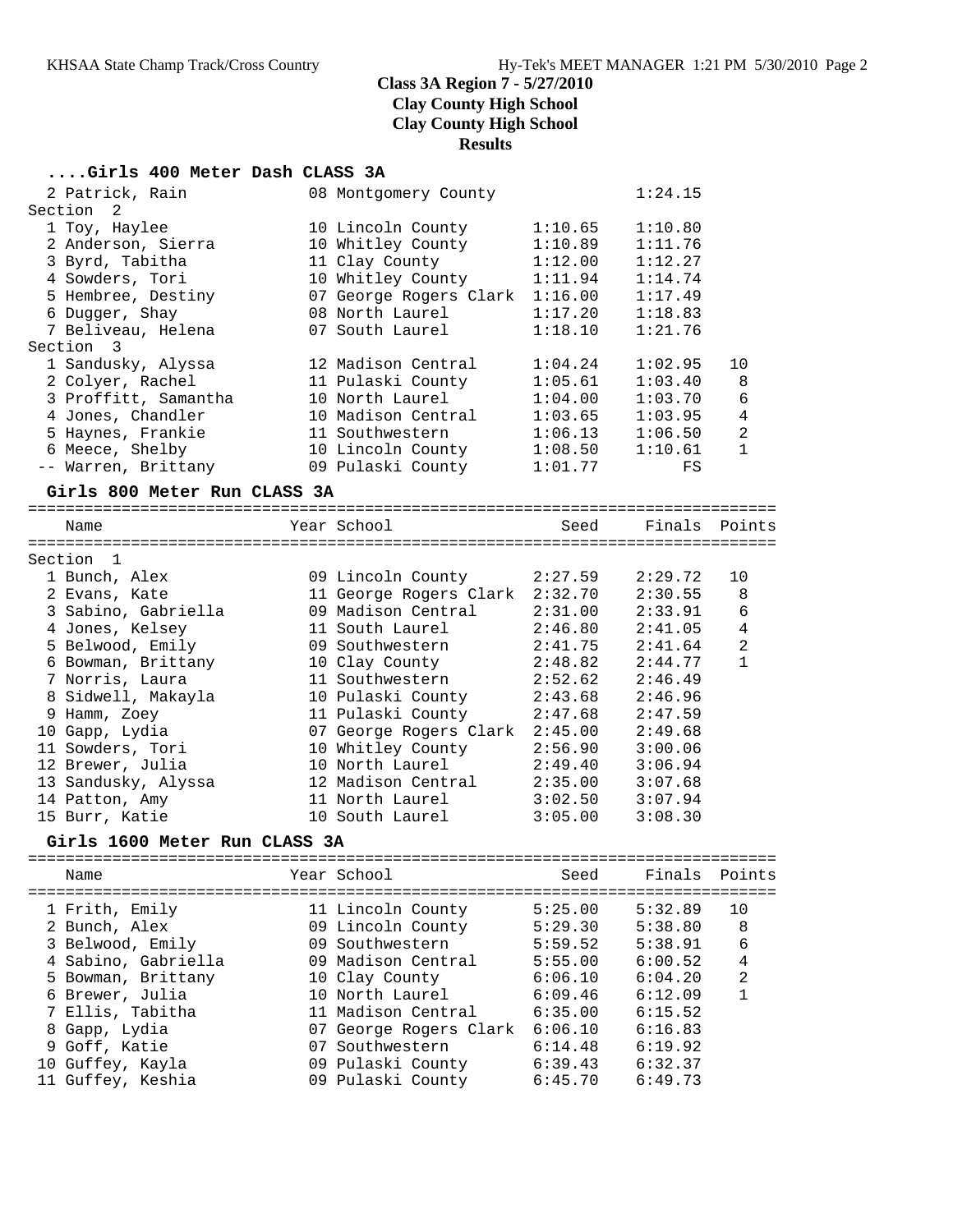**Results**

| Girls 1600 Meter Run CLASS 3A                |                                                           |                |                |                |
|----------------------------------------------|-----------------------------------------------------------|----------------|----------------|----------------|
| 12 Patton, Amy                               | 11 North Laurel                                           | 6:43.90        | 7:01.07        |                |
| 13 Petrey, Genna                             | 09 George Rogers Clark 7:06.18                            |                | 7:12.85        |                |
| Girls 3200 Meter Run CLASS 3A                |                                                           |                |                |                |
| Name                                         | Year School                                               | Seed           | Finals         | Points         |
| 1 Frith, Emily                               | 11 Lincoln County                                         | 11:53.30       | 12:28.40       | 10             |
| 2 Toler, Tiffany                             | 10 George Rogers Clark 12:40.35                           |                | 13:06.22       | 8              |
| 3 Call, Faith                                | 09 Southwestern                                           | 13:55.36       | 13:45.20       | 6              |
| 4 Darnell, Lindy                             | 10 George Rogers Clark 14:05.01                           |                | 14:16.84       | 4              |
| 5 Dechant, Alexa                             | 10 Madison Central                                        | 13:51.00       | 14:32.21       | $\overline{2}$ |
| 6 Stevens, Chrissy                           | 12 Madison Central                                        | 13:53.00       | 14:34.86       | $\mathbf{1}$   |
| 7 Ruby, Raegan                               | 12 Madison Central 13:53.00<br>08 Pulaski County 13:27.64 |                | 15:12.67       |                |
| 8 Danis, Morgan                              | 11 Montgomery County                                      |                | 15:22.04       |                |
| Girls 100 Meter Hurdles CLASS 3A             |                                                           |                |                |                |
| Name                                         | Year School                                               | Seed           | Finals Points  |                |
|                                              |                                                           |                |                |                |
| 1 Saylor, Leah                               | 11 Montgomery County                                      |                | 19.64          | 1              |
| 2 McCarty, Lauren                            | 07 Montgomery County                                      |                | 22.54          |                |
| 3 Ealy, Alisha                               | 07 Clay County                                            | 22.00          | 23.47          |                |
| Section <sub>2</sub>                         |                                                           |                |                |                |
| 1 Woolum, Ashley                             | 10 North Laurel                                           | 16.04          | 15.96<br>17.81 | 10             |
| 2 Holbrook, Shawnee                          | 10 Whitley County<br>11 Southwestern                      | 17.88<br>18.44 |                | 8              |
| 3 Selig, Shelby<br>4 Corso, Katie            | 11 North Laurel                                           | 19.54          | 18.40<br>18.59 | 6<br>4         |
| 5 Holker, Whitney                            | 12 Madison Central                                        | 18.19          | 18.61          | 2              |
| 6 Mills, Alaina                              | 10 Lincoln County                                         | 20.07          | 19.99          |                |
| 7 Gapp, Ivy                                  | 10 George Rogers Clark                                    | 21.14          | 20.02          |                |
| 8 Stone, Marika                              | 12 South Laurel                                           | 20.84          | 20.63          |                |
| Girls 300 Meter Hurdles CLASS 3A             |                                                           |                |                |                |
|                                              |                                                           |                |                |                |
| Name                                         | Year School                                               | Seed           | Finals Points  |                |
|                                              |                                                           |                |                |                |
| Section 1                                    |                                                           |                |                |                |
| 1 Stone, Marika                              | 12 South Laurel                                           | 59.30          | 1:00.35        |                |
| 2 Mills, Alaina                              | 10 Lincoln County                                         | 1:01.02        | 1:01.44        |                |
| 3 McCarty, Lauren                            | 07 Montgomery County                                      |                | 1:01.96        |                |
| 4 Beliveau, Laurence<br>Section <sub>2</sub> | 08 South Laurel 1:21.26 1:14.25                           |                |                |                |
| 1 Woolum, Ashley                             | 10 North Laurel                                           | 48.63          | 48.54          | 10             |
| 2 Holker, Whitney                            | 12 Madison Central                                        | 51.24          | 51.62          | 8              |
| 3 DeBord, Bri                                | 09 Madison Central                                        | 52.37          | 51.85          | 6              |
| 4 Holbrook, Shawnee                          | 10 Whitley County                                         | 52.23          | 52.19          | 4              |
| 5 Corso, Katie                               | 11 North Laurel                                           | 56.09          | 53.87          | 2              |
| 6 Warren, Haley                              | 09 Pulaski County                                         | 55.50          | 54.36          | $\mathbf{1}$   |
| 7 Selig, Shelby                              | 11 Southwestern                                           | 53.33          | 54.64          |                |
| 8 Simpson, Melody                            | 10 Lincoln County                                         | 56.50          | 55.05          |                |
|                                              |                                                           |                |                |                |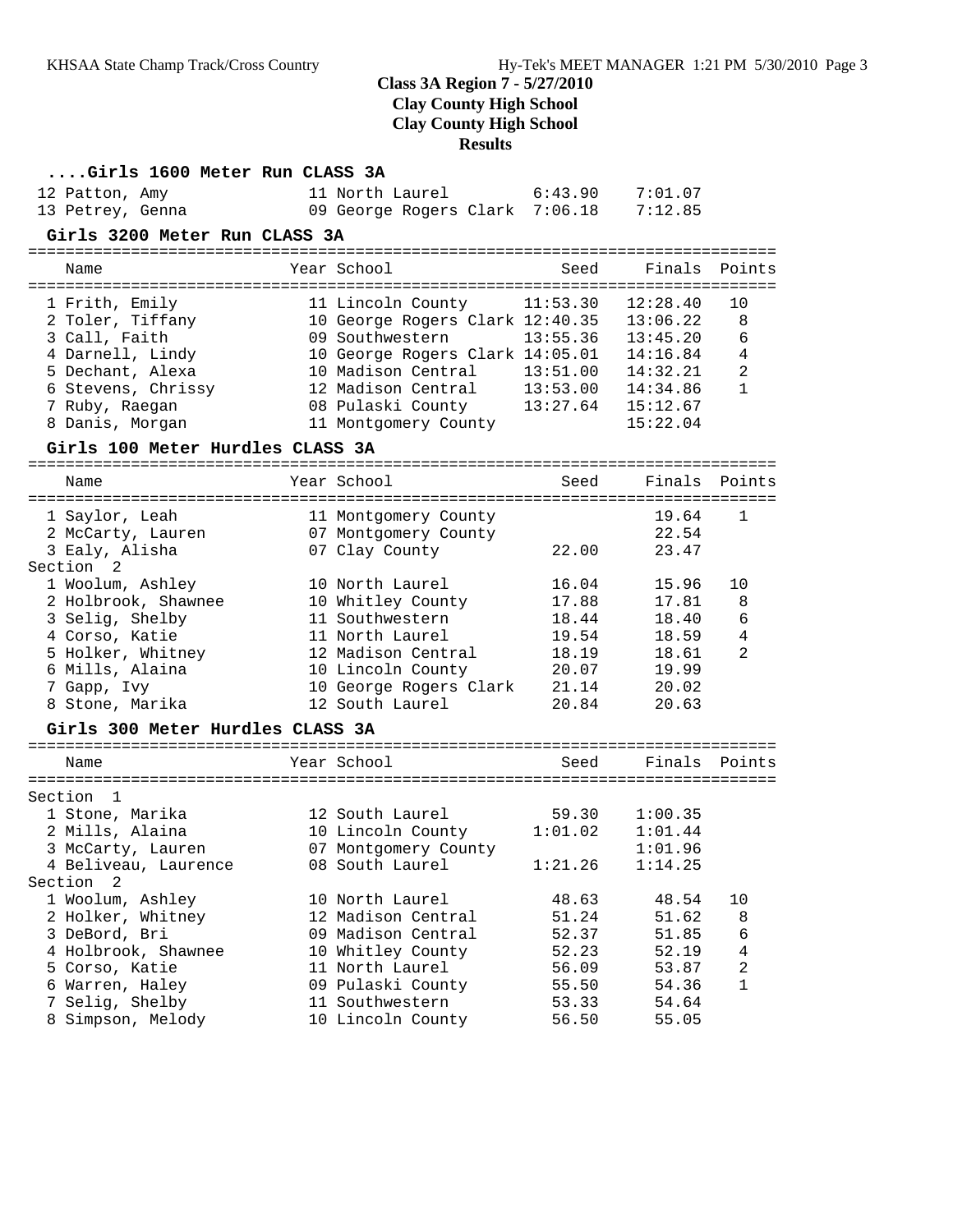#### **Class 3A Region 7 - 5/27/2010**

**Clay County High School**

**Clay County High School**

**Results**

================================================================================

#### **Girls 4x100 Meter Relay CLASS 3A**

 School Seed Finals Points ================================================================================ Section 1 1 Montgomery County 1:03.70 1) Norris, Brittany 10 2) LaPelle, Hayley 10 3) Litton, Erika 12 4) Saylor, Leah 11 5) Becraft, Melissa 09 6) LaPelle, Lauren 10 7) Fugitt, Victoria 07 (8) Section 2<br>1 Madison Central 1 Madison Central 52.64 51.79 10 1) Turner, Mallory 10 2) Dickens, Davis 10 3) Gwanyanya, Melissa 12 4) Jolicoeur, Abelinda 11 5) Dawson, Zadara 09 6) DeBord, Bri 09 7) Lane, Riley 09 8) 2 Lincoln County 54.84 54.11 8 1) Simpson, Melody 10 2) Morgan, Autumn 10 3) Smith, Tracy 09 (4) Elam, Taylor 10 5) Newman, Allison 10 6) Dupray, Kennedy 10 3 Southwestern 55.75 55.50 6 1) Selig, Shelby 11 2) Gregory, Madisyn 11 3) Garrett, Elise 10 4) Fothergill, Danay 11 5) Haynes, Frankie 11  $\qquad \qquad$  6) Norris, Laura 11 7) Grant, Hannah 10 8) Pierce, Jessica 11 4 Whitley County 56.04 56.48 4 1) Jackson, Mariah 09 2) Louthan, Carley 10 3) Siler, Leighanna 08 4) Holbrook, Shawnee 10 5) Sergent, Britanny 10 (6) 5 Pulaski County 56.20 57.19 2 1) Crawford, Sarah 10 2) Strunk, Jasmine 12 3) Warren, Haley 09 4) Bumgardner, Julie 10 5) Kilgore, Adrianna 12 6) Bullock, Megan 11 6 South Laurel 58.40 58.13 1 1) Mitchell, Taylor 11 2) Blair, Cassie 12 3) Anders, Chelsea 12 (4) Walker, Tish 12 5) Maxey, Kylie 09 6) Beliveau, Helena 07 7 North Laurel 1:04.34 1:04.60 1) Sturgill, Tasha 07 2) Allen, Ashlee 07 3) Fogle, Chloe 09 4) Dugger, Shay 08 5) Egner, Tara 10  $\,$  6) Hartney, Katie 12  $\,$  7) Harris, Haylee 08 8) Patterson, Olivia 09 8 Clay County 1:07.44 1:07.94 1) Smith, Rosa 08 2) Sizemore, Helena 11 3) Hicks, Alyssa 07 (4) Ealy, Alisha 07 **Girls 4x200 Meter Relay CLASS 3A** ================================================================================ School Seed Finals Points ================================================================================ Section 1 1 Montgomery County 2:02.46 1 1) Becraft, Melissa 09 2) LaPelle, Lauren 10 3) LaPelle, Hayley 10 4) Fugitt, Victoria 07 5) Newkirk, Elizabeth 07 6) Litton, Erika 12 7) Saylor, Leah 11 8)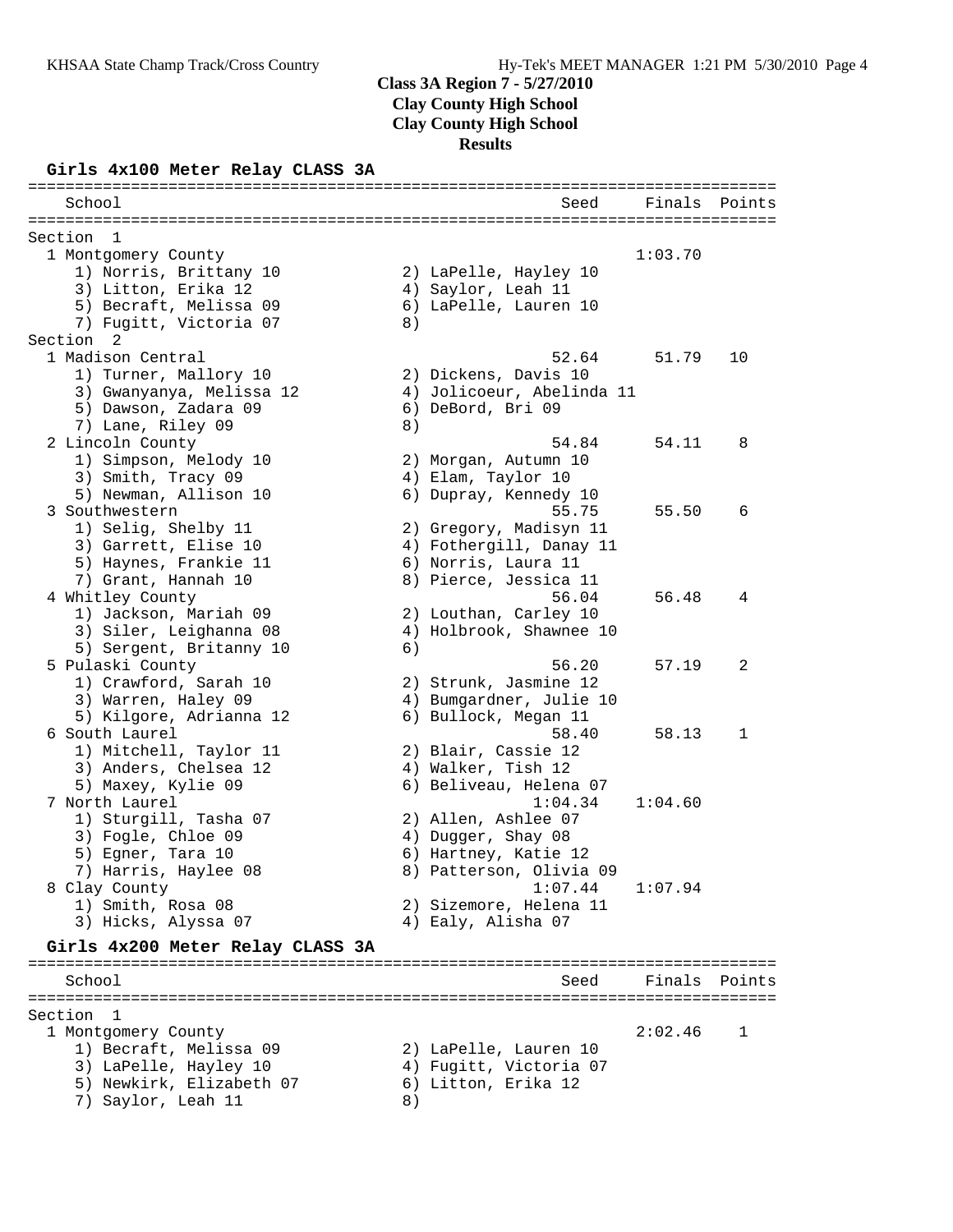### **Class 3A Region 7 - 5/27/2010**

**Clay County High School**

**Clay County High School**

#### **Results**

#### **....Girls 4x200 Meter Relay CLASS 3A**

 2 Clay County 2:32.45 2:28.07 1) Hicks, Alyssa 07 2) Smith, Rosa 08 3) Sizemore, Helena 11 (4) Ealy, Alisha 07 Section 2 1 Madison Central 1:50.70 1:50.91 10 1) Turner, Mallory 10 2) Dickens, Davis 10 3) Jones, Chandler 10 4) Jolicoeur, Abelinda 11 5) Dawson, Zadara 09 6) Lane, Riley 09 7) DeBord, Bri 09 8) 2 Lincoln County 1:55.40 1:52.68 8 1) Simpson, Melody 10 2) Smith, Bobbie 10 3) Smith, Tracy 09 (4) Elam, Taylor 10 5) Dupray, Kennedy 10 6) Newman, Allison 10 3 Southwestern 1:54.82 1:53.56 6 1) Selig, Shelby 11 2) Haynes, Frankie 11 3) Norris, Laura 11 4) Fothergill, Danay 11 5) Garrett, Elise 10 6) Gregory, Madisyn 11 7) Smart, Kim 11 8) Norris, Hannah 09 4 Pulaski County 1:56.60 1:58.09 4 1) Crawford, Sarah 10 2) Strunk, Jasmine 12 3) Tilley, Allie 11 (4) Warren, Haley 09 5) Bullock, Megan 11 6) Bumgardner, Julie 10 5 Whitley County 1:58.63 2:00.11 2 1) Holbrook, Shawnee 10 2) Louthan, Carley 10 3) Jackson, Mariah 09 4) Siler, Leighanna 08 5) Sergent, Britanny 10 (6) 6 South Laurel 2:03.80 2:08.68 1) Burr, Katie 10 2) Maxey, Kylie 09 3) Beliveau, Helena 07 4) Mitchell, Taylor 11 5) Jones, Kelsey 11 6) Gaines, Mackenzie 07 7) Stone, Marika 12 8) Combs, Hayden 07 7 North Laurel 2:05.28 2:09.29 1) Evans, Tori 10 2) Fogle, Chloe 09 3) Sturgill, Tasha 07 4) Corso, Katie 11 5) Allen, Ashlee 07 (6) Egner, Tara 10 7) Harris, Haylee 08 8) Patterson, Olivia 09 -- George Rogers Clark 2:17.63 DQ before zone 2 1) Gapp, Ivy 10 2) Estes, Caitlyn 12 3) McAlister, Andrea 09 4) Hembree, Destiny 07 5) Petrey, Genna 09 (6) **Girls 4x400 Meter Relay CLASS 3A** ================================================================================

#### School Seed Finals Points ================================================================================ Section 1 1 Montgomery County 6:03.30 1) Newkirk, Elizabeth 07 2) LaPelle, Lauren 10 3) Fugitt, Victoria 07 4) Patrick, Rain 08 5) LaPelle, Hayley 10 6) McCarty, Lauren 07 2 Clay County 5:12.44 5:09.02 1) Bowman, Brittany 10 2) Byrd, Tabitha 11 3) Ealy, Alisha 07 4) Sizemore, Helena 11 5) Hicks, Alyssa 07 (6) Smith, Rosa 08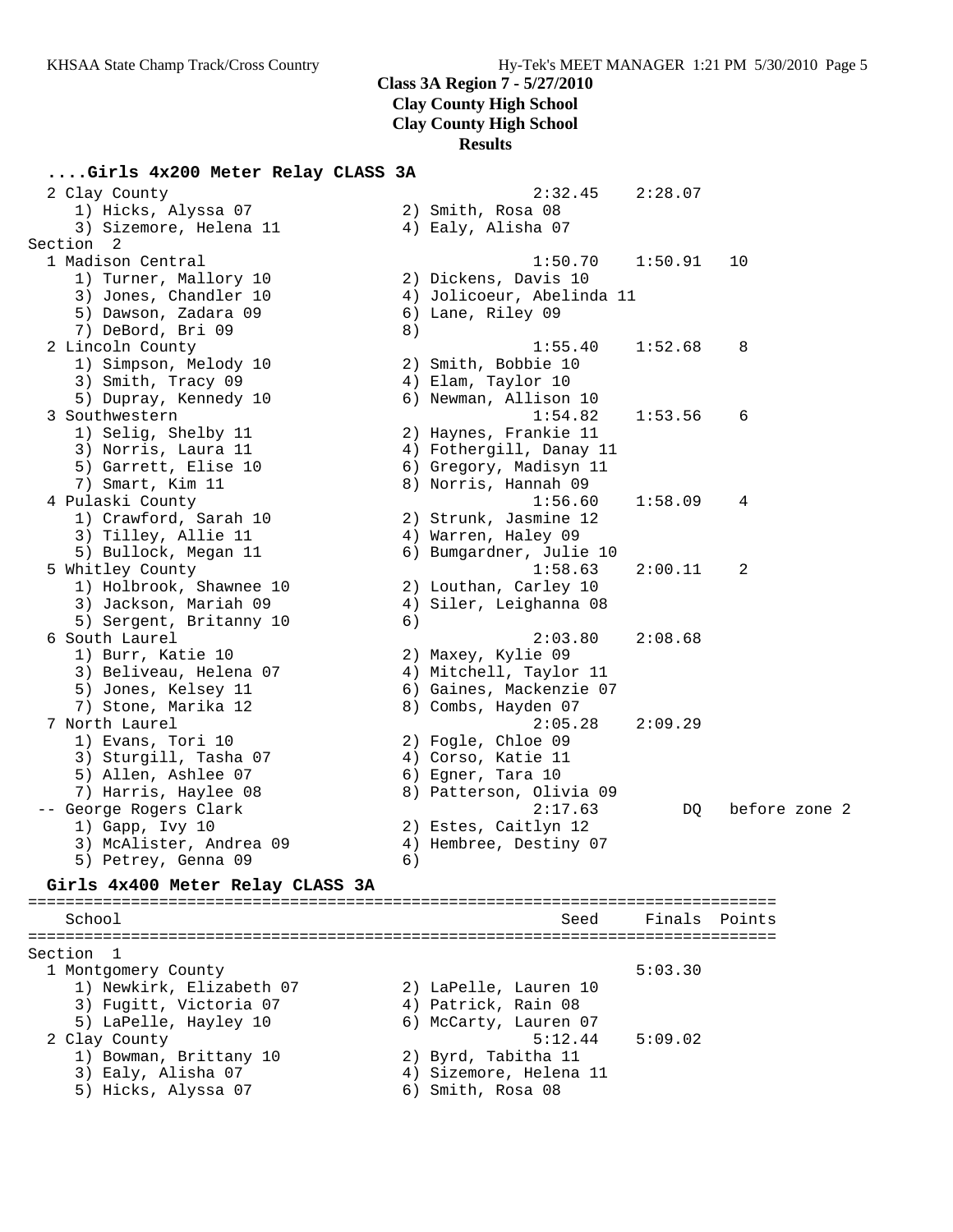### **Class 3A Region 7 - 5/27/2010**

**Clay County High School**

**Clay County High School**

**Results**

### **....Girls 4x400 Meter Relay CLASS 3A**

| Section<br>2                                    |    |                          |          |        |
|-------------------------------------------------|----|--------------------------|----------|--------|
| 1 Pulaski County                                |    | 4:24.46                  | 4:18.67  | 10     |
| 1) Colyer, Rachel 11                            |    | 2) Crawford, Sarah 10    |          |        |
| 3) Tilley, Allie 11                             |    | 4) Warren, Brittany 09   |          |        |
| 5) Sidwell, Makayla 10                          | 6) |                          |          |        |
| 2 Madison Central                               |    | 4:21.60                  | 4:19.75  | 8      |
| 1) Jones, Chandler 10                           |    | 2) DeBord, Bri 09        |          |        |
| 3) Sandusky, Alyssa 12                          |    | 4) Sabino, Gabriella 09  |          |        |
| 5) Holker, Whitney 12                           | 6) |                          |          |        |
| 3 Southwestern                                  |    | 4:40.09                  | 4:37.62  | 6      |
| 1) Haynes, Frankie 11                           |    | 2) Norris, Hannah 09     |          |        |
| 3) Norris, Laura 11                             |    | 4) Belwood, Emily 09     |          |        |
| 4 Lincoln County                                |    | 4:39.61                  | 4:39.81  | 4      |
| 1) Meece, Shelby 10                             |    | 2) Toy, Haylee 10        |          |        |
| 3) King, Alaina 10                              |    | 4) Smith, Bobbie 10      |          |        |
| 5) Bunch, Alex 09                               |    | 6) Smith, Tracy 09       |          |        |
| 5 North Laurel                                  |    | 4:32.24                  | 4:49.59  | 2      |
| 1) Brewer, Julia 10                             |    | 2) Evans, Tori 10        |          |        |
| 3) Patton, Amy 11                               |    | 4) Corso, Katie 11       |          |        |
| 5) Hartney, Katie 12                            |    | 6) Allen, Ashlee 07      |          |        |
| 7) Harris, Haylee 08                            |    | 8) Patterson, Olivia 09  |          |        |
| 6 George Rogers Clark                           |    | 4:56.50                  | 4:53.56  | 1      |
| 1) Toler, Tiffany 10                            |    | 2) Evans, Kate 11        |          |        |
| 3) Hembree, Destiny 07                          |    | 4) Gapp, Lydia 07        |          |        |
| 5) Petrey, Genna 09                             |    | 6) Sharrett, Hope 11     |          |        |
| 7 Whitley County                                |    | 5:06.13                  | 5:05.94  |        |
| 1) Anderson, Sierra 10                          |    | 2) Canada, Jessica 10    |          |        |
| 3) Sergent, Britanny 10                         |    | 4) Sowders, Tori 10      |          |        |
| 5) Johnson, Rachel 10                           |    | 6) Louthan, Caylin 08    |          |        |
| 8 South Laurel                                  |    | 4:58.20                  | 5:08.43  |        |
| 1) Jones, Kelsey 11                             |    | 2) Maxey, Kylie 09       |          |        |
| 3) Beliveau, Helena 07                          |    | 4) Stone, Marika 12      |          |        |
| 5) Burr, Katie 10                               |    | 6) Combs, Hayden 07      |          |        |
| 7) Mitchell, Taylor 11                          |    | 8) Beliveau, Laurence 08 |          |        |
| Girls 4x800 Meter Relay CLASS 3A                |    |                          |          |        |
|                                                 |    |                          |          |        |
| School                                          |    | Seed                     | Finals   | Points |
| Section 1                                       |    |                          |          |        |
| 1 Lincoln County                                |    | 10:28.70                 | 10:24.45 | 10     |
| 1) Bunch, Alex 09                               |    | 2) King, Alaina 10       |          |        |
| 3) Meece, Shelby 10                             |    | 4) Frith, Emily 11       |          |        |
| 5) Toy, Haylee 10                               |    | 6) Dupray, Kennedy 10    |          |        |
| 2 Madison Central                               |    | 10:29.00                 | 10:30.53 | 8      |
|                                                 |    | 2) Eckman, Kaitlin 09    |          |        |
| 1) Sandusky, Alyssa 12<br>3) Franklin, Sarah 09 |    | 4) Sabino, Gabriella 09  |          |        |
| 5) Ellis, Tabitha 11                            | 6) |                          |          |        |
| 3 Pulaski County                                |    | 10:29.40                 | 10:41.48 | 6      |
| 1) Warren, Brittany 09                          |    | 2) Ruby, Raegan 08       |          |        |
| 3) Sidwell, Makayla 10                          |    | 4) Tilley, Allie 11      |          |        |
| 5) Ingram, Paige 09                             |    | 6) Hamm, Zoey 11         |          |        |
| 4 George Rogers Clark                           |    | 11:07.44                 | 11:26.21 | 4      |
|                                                 |    |                          |          |        |

1) Toler, Tiffany 10 2) Gapp, Lydia 07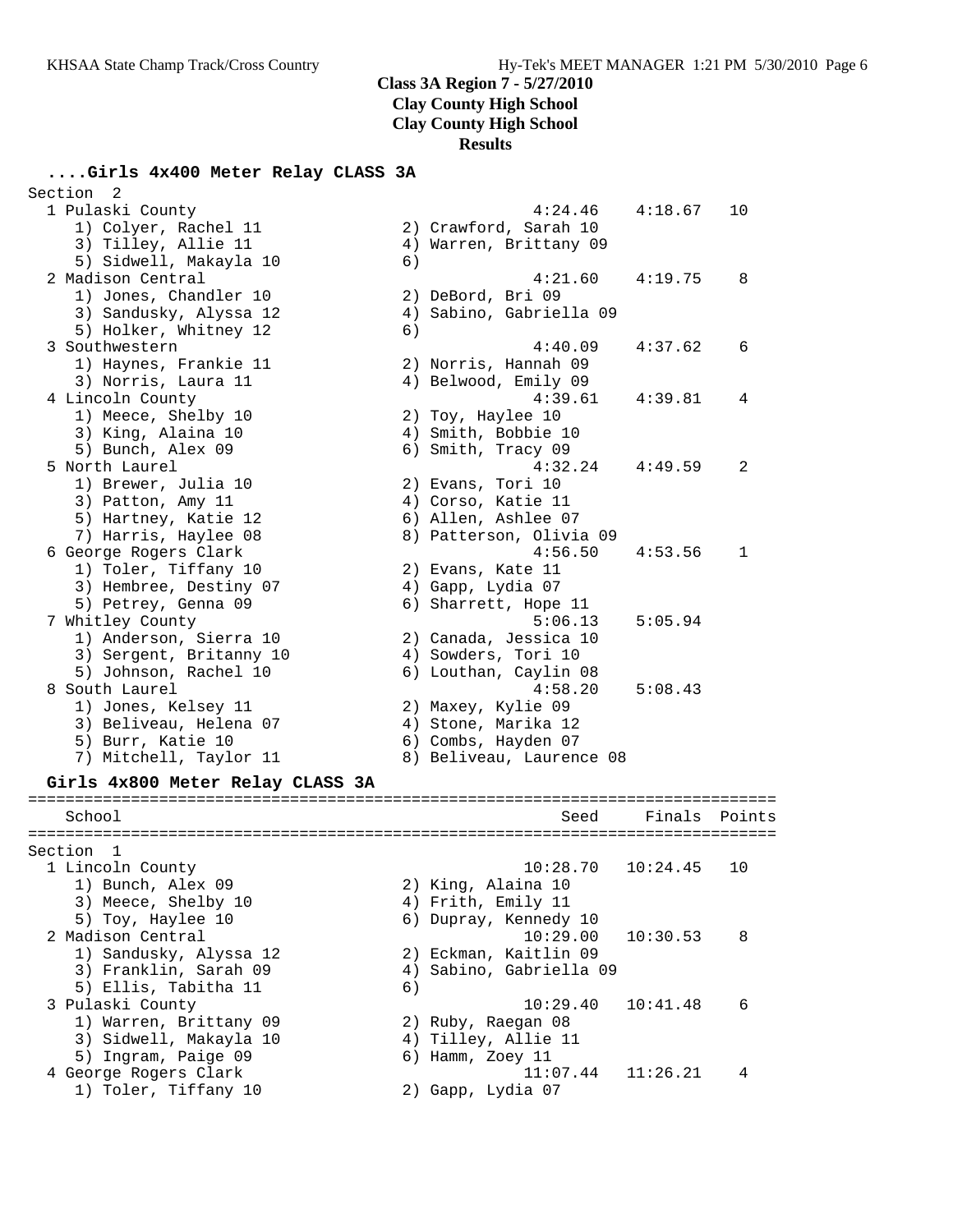# **Class 3A Region 7 - 5/27/2010 Clay County High School**

**Clay County High School**

### **Results**

### **....Girls 4x800 Meter Relay CLASS 3A**

| 3) Darnell, Lindy 10      |    | 4) Petrey, Genna 09      |          |   |
|---------------------------|----|--------------------------|----------|---|
| 5) Hembree, Destiny 07    | 6) |                          |          |   |
| 5 Southwestern            |    | 11:13.10                 | 11:34.62 | 2 |
| 1) Call, Faith 09         |    | 2) Goff, Katie 07        |          |   |
| 3) Norris, Laura 11       |    | 4) Belwood, Emily 09     |          |   |
| 5) Norris, Hannah 09      |    | 6) Haynes, Frankie 11    |          |   |
| 7) Russell, Tiffany 08    | 8) |                          |          |   |
| 6 South Laurel            |    | 12:02.97                 | 12:17.05 | 1 |
| 1) Jones, Kelsey 11       |    | 2) DeCarlo, Allie 10     |          |   |
| 3) Gaines, Mackenzie 07   |    | 4) Burr, Katie 10        |          |   |
| 5) Beliveau, Helena 07    |    | 6) Combs, Hayden 07      |          |   |
| 7 Whitley County          |    | 12:02.69                 | 12:21.77 |   |
| 1) Anderson, Sierra 10    |    | 2) Canada, Jessica 10    |          |   |
| 3) Sowders, Tori 10       |    | 4) Louthan, Caylin 08    |          |   |
| 5) Johnson, Rachel 10     | 6) |                          |          |   |
| 8 North Laurel            |    | 12:23.59                 | 12:40.30 |   |
| 1) Patton, Amy 11         |    | 2) Dugger, Shay 08       |          |   |
| 3) Sturgill, Tasha 07     |    | 4) Brewer, Julia 10      |          |   |
| 5) Allen, Ashlee 07       |    | 6) Egner, Tara 10        |          |   |
| 7) Harris, Haylee 08      |    | 8) Patterson, Olivia 09  |          |   |
| 9 Montgomery County       |    |                          | 13:11.72 |   |
| 1) Patrick, Rain 08       |    | 2) Danis, Morgan 11      |          |   |
| 3) Shkraba, Angelica 08   |    | 4) Fugitt, Victoria 07   |          |   |
| 5) Pidgorodetska, Rose 08 |    | 6) Becraft, Melissa 09   |          |   |
| 7) McCarty, Lauren 07     |    | 8) Newkirk, Elizabeth 07 |          |   |
|                           |    |                          |          |   |

#### **Boys 100 Meter Dash CLASS 3A**

| Name                         |                   | Year School            | Seed  | Finals Points |                |  |  |
|------------------------------|-------------------|------------------------|-------|---------------|----------------|--|--|
|                              |                   |                        |       |               |                |  |  |
| 1 Smith, Bobby               |                   | 11 Clay County         | 12.11 | 12.05         |                |  |  |
| 2 Burchfield, Josh           |                   | 09 Clay County         | 12.29 | 12.06         |                |  |  |
| 3 Crabbs, Jordan             |                   | 11 Southwestern        | 12.30 | 12.30         |                |  |  |
| 4 Shoemaker, Dustin          |                   | 09 George Rogers Clark | 12.84 | 12.37         |                |  |  |
| 5 Griffith, Devin            |                   | 08 Southwestern        | 12.51 | 12.47         |                |  |  |
| 6 Beeding, Ryne              |                   | 11 Lincoln County      | 12.80 | 12.53         |                |  |  |
| 7 Johnson, Cody              |                   | 12 North Laurel        | 14.07 | 13.92         |                |  |  |
| 8 Hall, Logan                |                   | 07 North Laurel        | 15.80 | 15.14         |                |  |  |
| Section <sub>2</sub>         |                   |                        |       |               |                |  |  |
| 1 Ballew, James              |                   | 12 Madison Central     | 11.07 | 11.31         | 10             |  |  |
| 2 White, RC                  |                   | 12 Pulaski County      | 11.67 | 11.46         | 8              |  |  |
| 3 Taylor, Kyran              |                   | 12 Madison Central     | 11.74 | 11.63         | 6              |  |  |
| 4 Letner, Ralph              |                   | 11 Pulaski County      | 11.64 | 11.66         | $\bf 4$        |  |  |
| 5 Bowlin, Cody               |                   | 11 Whitley County      | 11.64 | 11.84         | $\overline{a}$ |  |  |
| 6 Smith, Jeremy              |                   | 12 South Laurel        | 11.92 | 12.04         | $\mathbf{1}$   |  |  |
| 7 Smith, Jamie               |                   | 12 South Laurel        | 11.80 | 12.60         |                |  |  |
| 8 Hendrickson, Kevin         |                   | 09 Whitley County      | 11.94 | 12.65         |                |  |  |
| Boys 200 Meter Dash CLASS 3A |                   |                        |       |               |                |  |  |
|                              | ================= | ==================     |       |               |                |  |  |
| Name                         |                   | Year School            | Seed  | Finals Points |                |  |  |
| Section<br>$\overline{1}$    |                   |                        |       |               |                |  |  |
| 1 Botts, Aaron               |                   | 08 Montgomery County   |       | 26.40         |                |  |  |
|                              |                   |                        |       |               |                |  |  |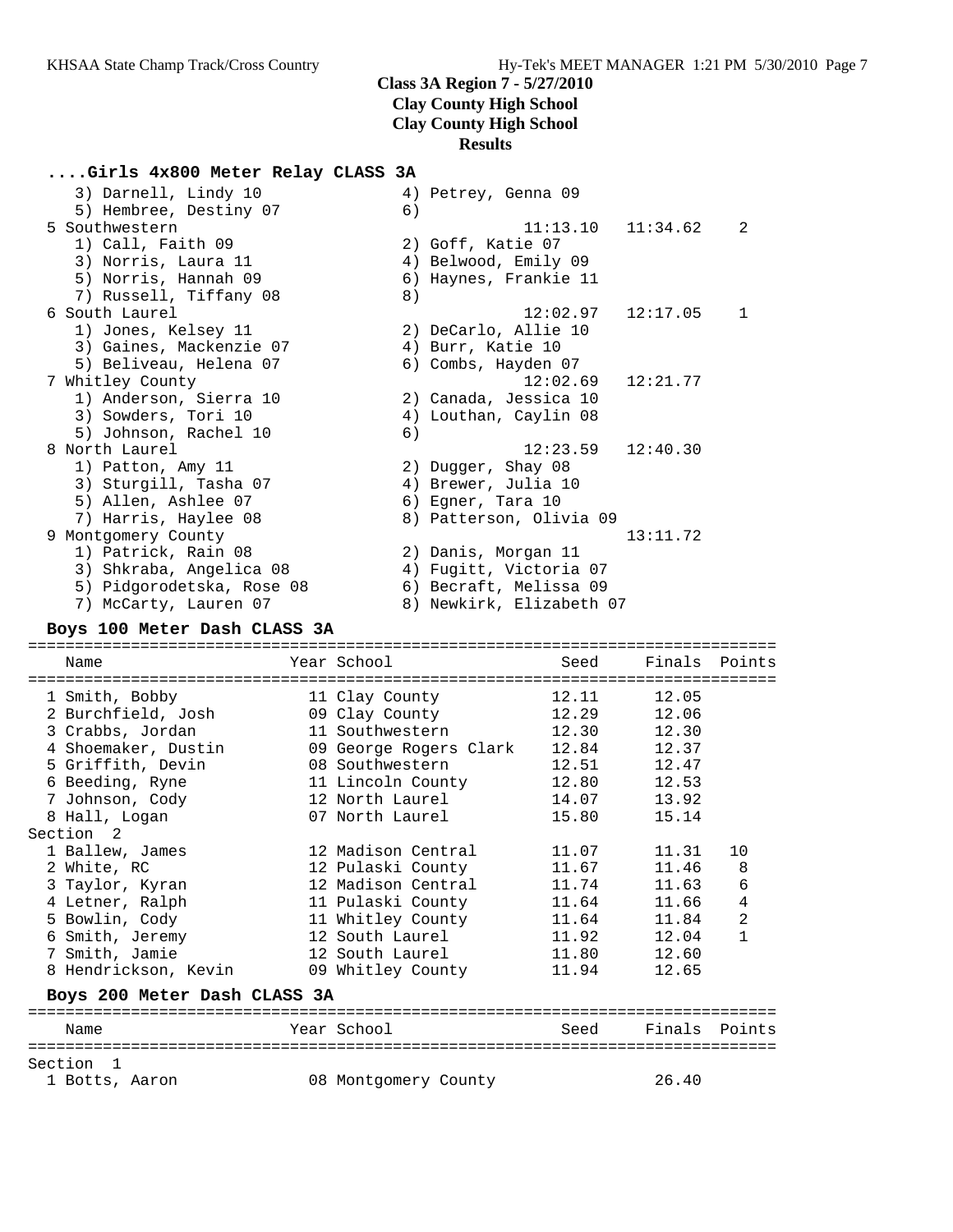### **....Boys 200 Meter Dash CLASS 3A**

| 2 Nolan, Andrew              | 09 North Laurel                | 30.90               | 29.89         |                |
|------------------------------|--------------------------------|---------------------|---------------|----------------|
| Section<br>$\overline{2}$    |                                |                     |               |                |
| 1 Smith, Jeremy              | 12 South Laurel                | 24.69               | 24.94         |                |
| 2 Childers, Michael          | 12 Southwestern                | 24.79               | 24.99         |                |
| 3 Wilson, Latrell            | 10 Southwestern                | 24.98               | 25.22         |                |
| 4 Burchfield, Josh           | 09 Clay County                 | 26.66               | 25.22         |                |
| 5 Smith, Bobby               | 11 Clay County                 | 25.70               | 26.00         |                |
| 6 Shoemaker, Dustin          | 09 George Rogers Clark         | 28.20               | 26.05         |                |
| Section 3                    |                                |                     |               |                |
| 1 Ballew, James              | 12 Madison Central             | 22.99               | 23.02         | 10             |
| 2 White, RC                  | 12 Pulaski County              | 23.58               | 23.43         | 8              |
| 3 Taylor, Kyran              | 12 Madison Central             | 24.02               | 24.04         | 6              |
| 4 Wooldridge, Alec           | 09 Pulaski County              | 24.55               | 24.05         | $\overline{4}$ |
| 5 Smith, Jamie               | 12 South Laurel                | 24.10               | 24.22         | $\mathbf{2}$   |
| 6 Hutton, Robert             | 12 North Laurel                | 24.30               | 24.50         | $\mathbf{1}$   |
| 7 Vanover, Tyler             | 11 Whitley County              | 24.60               | 24.92         |                |
| Boys 400 Meter Dash CLASS 3A |                                |                     |               |                |
| Name                         | Year School                    | Seed                | Finals Points |                |
|                              |                                |                     |               |                |
| Section<br>-2                |                                |                     |               |                |
| 1 Vanover, Tyler             | 11 Whitley County              | 58.04               | 56.40         |                |
| 2 Combs, Dillion             | 11 Southwestern                |                     | 57.29         |                |
| 3 Ealy, Caleb                | 10 Clay County                 | 58.87               | 58.27         |                |
| 4 Archer, Brandon            | 11 Whitley County              | 59.34               | 58.38         |                |
| 5 Ping, Andrew               | 10 George Rogers Clark 59.45   |                     |               |                |
|                              | 10 North Laurel                | $1:00.87$ $1:00.26$ | 59.86         |                |
| 6 Marcum, Drew               |                                |                     |               |                |
| 7 Pangburn, Ian              | 10 George Rogers Clark 1:02.74 |                     | 1:01.35       |                |
| Section 3                    |                                |                     |               |                |
| 1 Ballew, James              | 12 Madison Central             | 52.35               | 52.74         | 10             |
| 2 White, RC                  | 12 Pulaski County              | 53.34               | 52.87         | 8              |
| 3 Poston, Jeffrey            | 11 South Laurel                | 56.24               | 53.19         | 6              |
| 4 Randolph, Gregory          | 10 North Laurel                | 53.40               | 53.82         | 4              |
| 5 Wooldridge, Alec           | 09 Pulaski County              | 55.52               | 54.28         | $\mathbf{2}$   |
| 6 Inman, Tyler               | 12 South Laurel                | 56.43               | 55.25         | $\mathbf{1}$   |
| 7 Sweat, Avery               | 12 Madison Central             | 55.50               | 55.88         |                |
| 8 Kemp, Zach                 | 10 Clay County                 | 56.56               | 57.50         |                |
| Boys 800 Meter Run CLASS 3A  |                                |                     |               |                |
| Name                         | Year School                    | Seed                | Finals        | Points         |
|                              |                                |                     |               |                |
| Section<br>1                 |                                |                     |               |                |
| 1 Dixon, Clay                | 10 George Rogers Clark         | 2:03.90             | 2:05.06       | 10             |
| 2 Melton, Robert             | 11 North Laurel                | 2:09.60             | 2:07.67       | 8              |
| 3 White, Bryan               | 10 Pulaski County              | 2:13.74             | 2:10.41       | 6              |
| 4 Randolph, Gregory          | 10 North Laurel                | 2:11.20             | 2:12.79       | $\overline{4}$ |
| 5 Pope, William              | 10 George Rogers Clark         | 2:13.20             | 2:15.84       | $\overline{a}$ |
| 6 Hyden, Austin              | 08 Pulaski County              | 2:15.56             | 2:17.32       | $\mathbf{1}$   |
| 7 Sanders, Eric              | 12 Lincoln County              |                     | 2:18.31       |                |
| 8 Foley, Ricky               | 10 Lincoln County              | 2:14.00             | 2:18.64       |                |
| 9 Sharpe, Alan               | 12 Southwestern                | 2:18.55             | 2:23.11       |                |
| 10 Shade, Lincoln            | 10 Madison Central             | 2:17.00             | 2:24.53       |                |
|                              |                                |                     |               |                |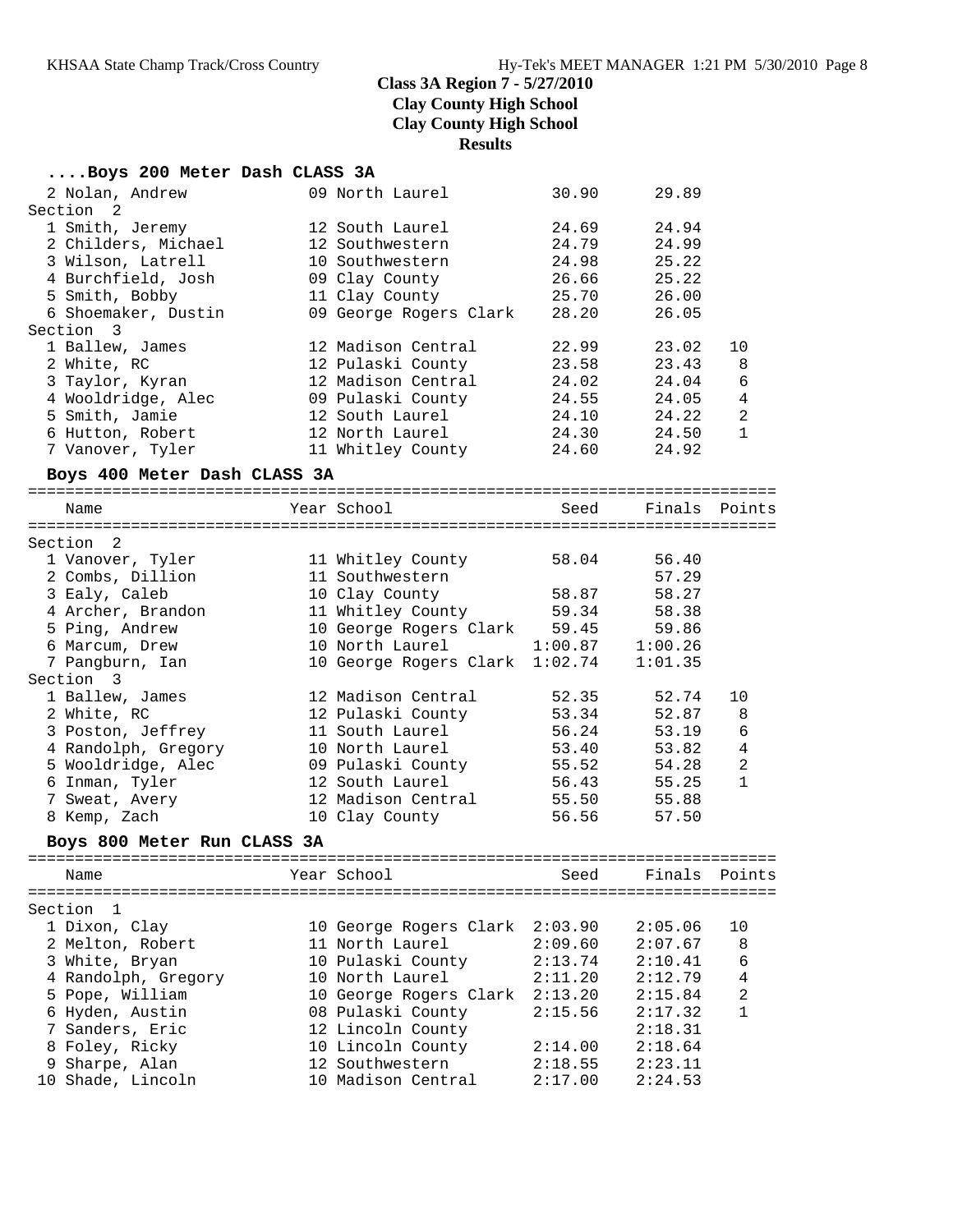# **Results**

#### **....Boys 800 Meter Run CLASS 3A**

| 11 Phelps, Justin   | 09 South Laurel    | 2:20.10 | 2:25.16 |
|---------------------|--------------------|---------|---------|
| 12 Smith, Cody      | 10 Clay County     | 2:30.71 | 2:25.99 |
| 13 Marlow, Blake    | 09 Whitley County  | 2:30.20 | 2:26.98 |
| 14 Bowling, Clay    | 09 Clay County     | 2:31.22 | 2:27.88 |
| 15 Philpot, Shawn   | 11 South Laurel    | 2:18.20 | 2:33.09 |
| -- Williams, Jerome | 10 Madison Central | 2:09.60 | DNF     |

#### **Boys 1600 Meter Run CLASS 3A**

================================================================================

| Name               | Year School                    | Seed    | Finals Points       |                  |  |
|--------------------|--------------------------------|---------|---------------------|------------------|--|
| 1 Sanders, Eric    | 12 Lincoln County              | 4:42.40 | 4:41.04             | 10               |  |
| 2 Melton, Robert   | 11 North Laurel                | 4:42.20 | 4:44.81             | 8                |  |
| 3 Bendure, Matt    | 12 Madison Central             | 4:49.00 | 4:51.29             | 6                |  |
| 4 Eads, Michael    | 11 Pulaski County              |         | $4:58.42$ $4:55.53$ | 4                |  |
| 5 Carlson, Brian   | 07 Lincoln County              | 5:00.90 | 4:56.16             | 2                |  |
| 6 Shade, Lincoln   | 10 Madison Central             | 5:13.00 | 5:08.69             | 1                |  |
| 7 Gaynor, Layne    | 09 North Laurel                | 4:56.63 | 5:16.23             |                  |  |
| 8 Tounge, Michael  | 10 Southwestern                | 5:09.80 | 5:23.27             |                  |  |
| 9 Sharpe, Alan     | 12 Southwestern                | 5:12.97 | 5:28.27             |                  |  |
| 10 Phelps, Justin  | 09 South Laurel                | 5:30.20 | 5:31.28             |                  |  |
| 11 Smith, Cody     | 10 Clay County                 | 5:30.20 | 5:37.61             |                  |  |
| 12 Lovins, Trey    | 09 South Laurel                | 5:26.81 | 5:39.99             |                  |  |
| 13 Bowling, Clay   | 09 Clay County                 | 5:40.40 | 5:42.95             |                  |  |
| 14 Gapp, Amos      | 12 George Rogers Clark         | 5:30.70 | 5:46.12             |                  |  |
| 15 Archer, Brandon | 11 Whitley County              | 5:32.20 | 5:57.09             |                  |  |
| 16 Walden, Jimmy   | 12 Whitley County 5:40.02      |         | 5:59.44             |                  |  |
| 17 Lewis, Colton   | 12 George Rogers Clark 5:49.00 |         | 5:59.45             |                  |  |
| -- Stevens, Mason  | 08 Pulaski County              | 4:57.04 | DQ                  | 3 steps on curve |  |

#### **Boys 3200 Meter Run CLASS 3A**

================================================================================

|                                 | Name             |  | Year School<br>=============================== | Seed     | Finals   | Points         |  |  |  |  |
|---------------------------------|------------------|--|------------------------------------------------|----------|----------|----------------|--|--|--|--|
|                                 | 1 Bendure, Matt  |  | 12 Madison Central                             | 10:20.07 | 10:25.25 | 10             |  |  |  |  |
|                                 | 2 Sanders, Eric  |  | 12 Lincoln County                              | 10:34.50 | 10:25.58 | 8              |  |  |  |  |
|                                 | 3 White, Alex    |  | 10 George Rogers Clark 10:35.53                |          | 10:26.08 | 6              |  |  |  |  |
|                                 | 4 Blevins, Mason |  | 08 Pulaski County                              | 10:42.20 | 10:41.88 | $\overline{4}$ |  |  |  |  |
|                                 | 5 Goldson, Jimmy |  | 08 Pulaski County                              | 10:10.74 | 10:49.12 | 2              |  |  |  |  |
|                                 | 6 Carlson, Brian |  | 07 Lincoln County                              | 10:52.50 | 10:51.31 |                |  |  |  |  |
|                                 | 7 Gaynor, Layne  |  | 09 North Laurel                                | 10:28.82 | 11:11.81 |                |  |  |  |  |
|                                 | 8 Melton, Robert |  | 11 North Laurel                                | 11:25.10 | 11:25.46 |                |  |  |  |  |
|                                 | 9 Owens, Cory    |  | 09 Southwestern                                | 12:16.00 | 11:57.65 |                |  |  |  |  |
|                                 | 10 Cox, Cody     |  | 09 Southwestern                                | 12:04.30 | 12:09.80 |                |  |  |  |  |
|                                 | 11 Lovins, Trey  |  | 09 South Laurel                                | 11:58.00 | 12:12.77 |                |  |  |  |  |
| Boys 110 Meter Hurdles CLASS 3A |                  |  |                                                |          |          |                |  |  |  |  |
|                                 | Name             |  | Year School                                    | Seed     | Finals   | Points         |  |  |  |  |
|                                 |                  |  |                                                |          |          |                |  |  |  |  |

| 1 Westerfield, Logan | 11 Clay County       | 21.01 | 20.79 |  |
|----------------------|----------------------|-------|-------|--|
| 2 Phelps, Austin     | 09 South Laurel      | 20.42 | 21.04 |  |
| 3 Bashaw, Bryce      | 11 Montgomery County |       | 22.52 |  |
| Section 2            |                      |       |       |  |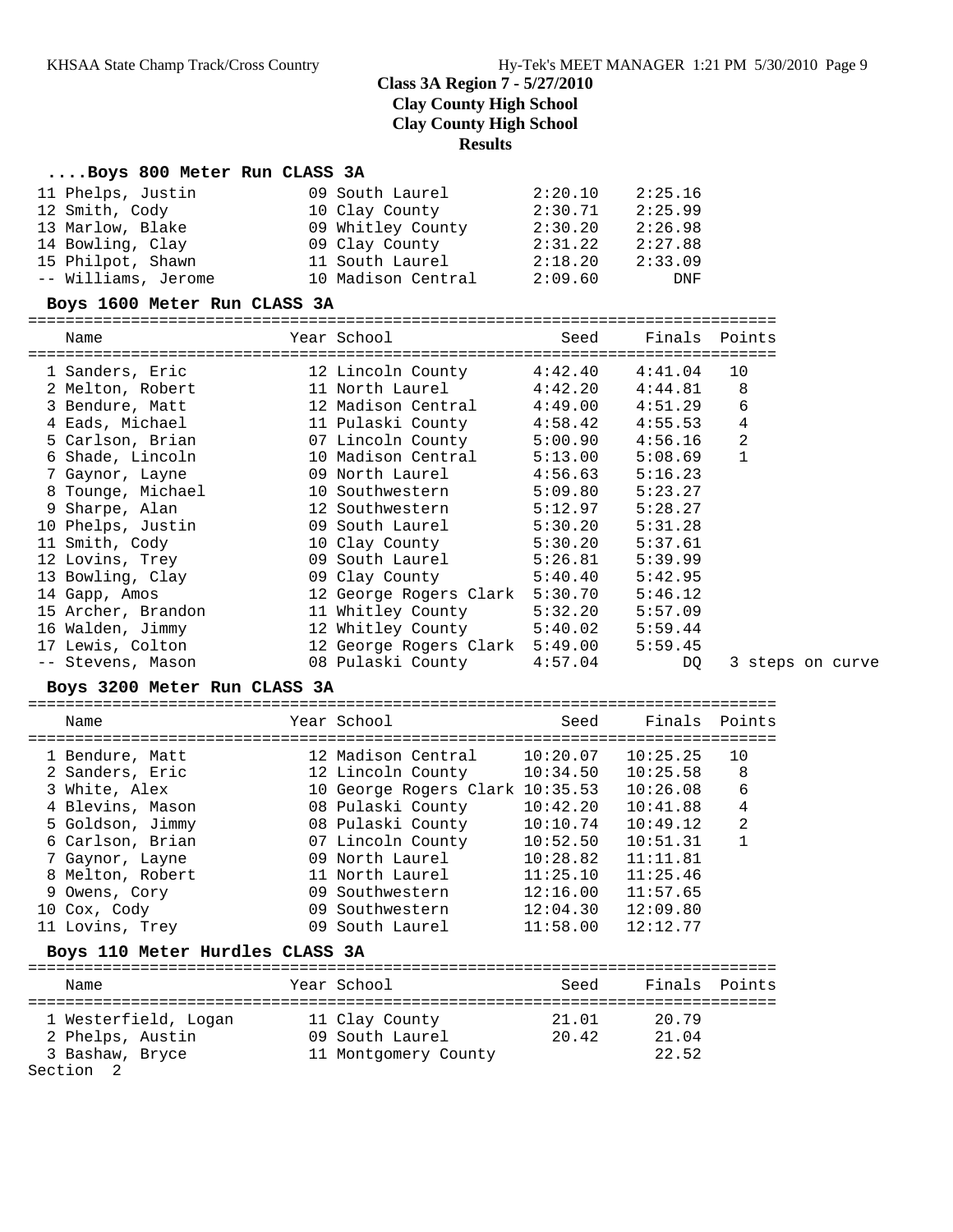## **....Boys 110 Meter Hurdles CLASS 3A**

| 1 Wooldridge, Zach<br>2 Muse, Chris<br>3 Hyde, Corey<br>4 Word, Brandon<br>5 Burton, Wes<br>6 Hocker, Santana<br>7 Thomas, Jesse | 11 Pulaski County<br>12 Pulaski County<br>10 North Laurel<br>10 Clay County<br>10 Madison Central<br>09 Lincoln County<br>09 South Laurel | 16.53<br>17.64<br>17.10<br>18.39<br>17.47<br>18.50<br>20.02 | 16.52<br>16.70<br>17.09<br>17.74<br>18.04<br>18.96<br>21.80 | 10<br>8<br>6<br>4<br>$\overline{c}$<br>$\mathbf{1}$ |
|----------------------------------------------------------------------------------------------------------------------------------|-------------------------------------------------------------------------------------------------------------------------------------------|-------------------------------------------------------------|-------------------------------------------------------------|-----------------------------------------------------|
| Boys 300 Meter Hurdles CLASS 3A                                                                                                  |                                                                                                                                           |                                                             |                                                             |                                                     |
| Name                                                                                                                             | Year School                                                                                                                               | Seed                                                        | Finals Points                                               |                                                     |
|                                                                                                                                  |                                                                                                                                           |                                                             |                                                             |                                                     |
| Section 1<br>1 Conner, Korey                                                                                                     | 09 Madison Central                                                                                                                        | 50.95                                                       | 47.84                                                       | 1                                                   |
| 2 Thomas, Jesse                                                                                                                  | 09 South Laurel                                                                                                                           | 48.77                                                       | 48.82                                                       |                                                     |
| 3 Smith, Jacob                                                                                                                   | 11 Whitley County                                                                                                                         | 52.34                                                       | 51.52                                                       |                                                     |
| 4 Bashaw, Bryce                                                                                                                  | 11 Montgomery County                                                                                                                      |                                                             | 57.52                                                       |                                                     |
| 5 Hall, Logan                                                                                                                    | 07 North Laurel                                                                                                                           | 58.00                                                       | 1:01.03                                                     |                                                     |
| Section 2                                                                                                                        |                                                                                                                                           |                                                             |                                                             |                                                     |
| 1 Gaskin, Charlie                                                                                                                | 11 South Laurel                                                                                                                           | 44.94                                                       | 42.57                                                       | 10                                                  |
| 2 Wooldridge, Zach                                                                                                               | 11 Pulaski County                                                                                                                         | 44.90                                                       | 43.30                                                       | 8                                                   |
| 3 Hyde, Corey                                                                                                                    | 10 North Laurel                                                                                                                           | 45.46                                                       | 45.27                                                       | 6                                                   |
| 4 Burton, Wes                                                                                                                    | 10 Madison Central                                                                                                                        | 45.11                                                       | 45.88                                                       | 4                                                   |
| 5 Blevins, Zach                                                                                                                  | 09 Pulaski County                                                                                                                         | 47.15                                                       | 47.77                                                       | $\overline{2}$                                      |
| 6 Word, Brandon                                                                                                                  | 10 Clay County                                                                                                                            | 47.62                                                       | 48.54                                                       |                                                     |
| 7 Tounge, Michael                                                                                                                | 10 Southwestern                                                                                                                           | 46.73                                                       | 48.58                                                       |                                                     |
| 8 Westerfield, Logan                                                                                                             | 11 Clay County                                                                                                                            | 47.94                                                       | 48.66                                                       |                                                     |
|                                                                                                                                  |                                                                                                                                           |                                                             |                                                             |                                                     |
| Boys 4x100 Meter Relay CLASS 3A                                                                                                  |                                                                                                                                           |                                                             |                                                             |                                                     |
| School                                                                                                                           |                                                                                                                                           | Seed                                                        | Finals Points                                               |                                                     |
|                                                                                                                                  |                                                                                                                                           |                                                             |                                                             |                                                     |
| Section 1                                                                                                                        |                                                                                                                                           |                                                             |                                                             |                                                     |
| 1 Montgomery County                                                                                                              |                                                                                                                                           |                                                             | 47.48                                                       | 4                                                   |
| 1) Covey, Justin 11                                                                                                              | 2) Huff, Mckenzie 11                                                                                                                      |                                                             |                                                             |                                                     |
| 3) Endara, Xavier 12                                                                                                             | 4) McCane, Daryl 10                                                                                                                       |                                                             |                                                             |                                                     |
| 5) Botts, Aaron 08                                                                                                               | 6) Colles, Griffin 10                                                                                                                     |                                                             |                                                             |                                                     |
| Section 2                                                                                                                        |                                                                                                                                           |                                                             |                                                             |                                                     |
| 1 Madison Central                                                                                                                |                                                                                                                                           | 46.12                                                       | 45.95                                                       | 10                                                  |
| 1) Sweat, Avery 12                                                                                                               | 2) Williams, Justin 11                                                                                                                    |                                                             |                                                             |                                                     |
| 3) Guy, Daniel 09                                                                                                                | 4) Taylor, Kyran 12                                                                                                                       |                                                             |                                                             |                                                     |
| 5) Cox, Darrian 11                                                                                                               | 6) Burton, Wes 10                                                                                                                         |                                                             |                                                             |                                                     |
| 7) Lane, Clayton 11                                                                                                              | 8)                                                                                                                                        |                                                             |                                                             |                                                     |
| 2 South Laurel                                                                                                                   |                                                                                                                                           | 46.22                                                       | 45.96                                                       | 8                                                   |
| 1) Smith, Jeremy 12                                                                                                              | 2) Smith, Jamie 12                                                                                                                        |                                                             |                                                             |                                                     |
| 3) Poston, Jeffrey 11                                                                                                            | 4) Khan, Kevon 11                                                                                                                         |                                                             |                                                             |                                                     |
| 5) Prichard, Jeremy 09                                                                                                           | 6)                                                                                                                                        | Gilbert, Brandon 09                                         |                                                             |                                                     |
| 7) Watkins, Matt 12                                                                                                              | 8)                                                                                                                                        |                                                             |                                                             |                                                     |
| 3 Pulaski County                                                                                                                 |                                                                                                                                           | 46.59                                                       | 46.58                                                       | 6                                                   |
| 1) McQueen, Stephen 11                                                                                                           | 2) Wooldridge, Alec 09                                                                                                                    |                                                             |                                                             |                                                     |
| 3) Letner, Ralph 11                                                                                                              | 4) Muse, Chris 12<br>6) Abner, Alex 11                                                                                                    |                                                             |                                                             |                                                     |
| 5) Letner, Chris 10<br>7) Hall, Aaron 09                                                                                         | 8) Jackson, Tyler 10                                                                                                                      |                                                             |                                                             |                                                     |
| 4 Whitley County                                                                                                                 |                                                                                                                                           | 47.96                                                       | 48.02                                                       | 2                                                   |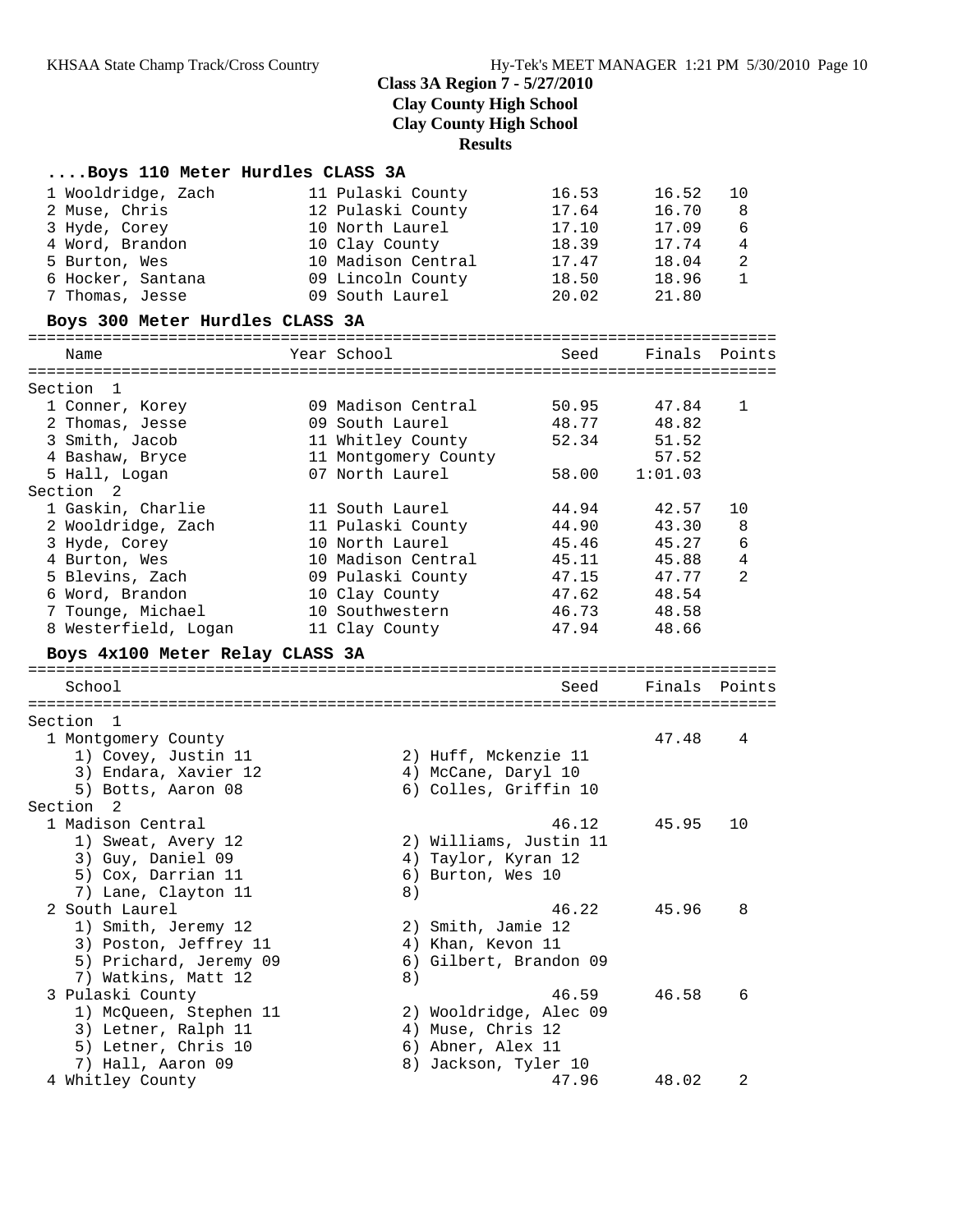# **Results**

## **....Boys 4x100 Meter Relay CLASS 3A**

| 1) Hendrickson, Kevin 09                      |    | 2) Bowlin, Cody 11                           |         |                   |
|-----------------------------------------------|----|----------------------------------------------|---------|-------------------|
| 3) Chute, Jordan 10                           |    | 4) Nichols, Joshua 09                        |         |                   |
| 5) Cumpston, Charles 12                       |    | 6) Banning, Anthony 10                       |         |                   |
| 7) Partin, Scottie 10                         |    | 8) Walden, Jimmy 12                          |         |                   |
| 5 Southwestern                                |    | 47.54                                        | 48.36   | 1                 |
| 1) Douglas, Mason 11                          |    | 2) Wilson, Latrell 10                        |         |                   |
| 3) Powell, Dustin 10                          |    | 4) Tuttle, Blake 12                          |         |                   |
| 5) Griffith, Devin 08                         |    | 6) Garrett, Lucas 09                         |         |                   |
| 7) Crabbs, Jordan 11                          | 8) |                                              |         |                   |
| 6 North Laurel                                |    | 55.44                                        | 53.52   |                   |
| 1) Rednour, Jonathon 11                       |    | 2) Nolan, Andrew 09                          |         |                   |
| 3) Lambert, Chance 08                         |    | 4) Johnson, Cody 12                          |         |                   |
| 5) Nelson, Aaron 10                           |    | 6) Hall, Logan 07                            |         |                   |
| -- Lincoln County                             |    | 49.20                                        | DO.     | uniform violation |
| 1) Antle, Corey 09                            |    | 2) Hill, Luke 09                             |         |                   |
| 3) Hocker, Santana 09                         |    | 4) Haynes, Taylor 10                         |         |                   |
| 5) Beeding, Ryne 11                           |    | 6) Foley, Ricky 10                           |         |                   |
| 7) Matlock, Harley 09                         |    | 8) Sanders, Nolan 09                         |         |                   |
| -- Clay County                                |    | 47.50                                        | DQ      | out of zone 3     |
| 1) Burchfield, Josh 09                        |    | 2) Wombles, Travis 11                        |         |                   |
| 3) Smith, Bobby 11                            |    | 4) Word, Brandon 10                          |         |                   |
| 5) Gilbert, Tanner 11                         |    | 6) Westerfield, Logan 11                     |         |                   |
| 7) Ball, Jeremy 09                            |    | 8) Kemp, Zach 10                             |         |                   |
| Boys 4x200 Meter Relay CLASS 3A               |    |                                              |         |                   |
|                                               |    |                                              |         |                   |
| School                                        |    | Seed                                         | Finals  | Points            |
| Section 1                                     |    |                                              |         |                   |
| 1 Montgomery County                           |    |                                              | 1:40.67 | 1                 |
| 1) Covey, Justin 11                           |    | 2) Huff, Mckenzie 11                         |         |                   |
| 3) McCane, Daryl 10                           |    | 4) Endara, Xavier 12                         |         |                   |
| 5) Botts, Aaron 08                            | 6) |                                              |         |                   |
| -- George Rogers Clark                        |    | 1:44.80                                      | DO.     | before zone       |
| 1) Brookshire, Grayson 08                     |    | 2) Dixon, John 07                            |         |                   |
| 3) Pangburn, Ian 10                           |    | 4) Shoemaker, Dustin 09                      |         |                   |
| 5) Ping, Andrew 10                            | 6) |                                              |         |                   |
| Section 2                                     |    |                                              |         |                   |
| 1 Madison Central                             |    |                                              |         |                   |
| 1) Sweat, Avery 12                            |    |                                              |         |                   |
|                                               |    | 1:36.90                                      | 1:35.03 | 10                |
|                                               |    | 2) Williams, Justin 11                       |         |                   |
| 3) Lane, Clayton 11                           |    | 4) Taylor, Kyran 12                          |         |                   |
| 5) Guy, Daniel 09                             | 6) |                                              |         |                   |
| 2 Pulaski County                              |    | 1:37.25                                      | 1:35.18 | 8                 |
| 1) Wooldridge, Alec 09                        |    | 2) McQueen, Stephen 11                       |         |                   |
| 3) Letner, Ralph 11                           |    | 4) Muse, Chris 12                            |         |                   |
| 5) Letner, Chris 10                           |    | 6) Abner, Alex 11                            |         |                   |
| 7) White, Bryan 10                            |    | 8) Heinen, Jacob 10                          |         |                   |
| 3 South Laurel                                |    | 1:36.83                                      | 1:35.66 | 6                 |
| 1) Smith, Jamie 12                            |    | 2) Smith, Jeremy 12                          |         |                   |
| 3) Poston, Jeffrey 11                         |    | 4) Khan, Kevon 11                            |         |                   |
| 5) Gilbert, Brandon 09                        |    | 6) Prichard, Jeremy 09                       |         |                   |
| 4 Southwestern                                |    | 1:38.45                                      | 1:37.84 | 4                 |
| 1) Wilson, Latrell 10<br>3) Douglas, Mason 11 |    | 2) Trotter, Caleb 10<br>4) Combs, Dillion 11 |         |                   |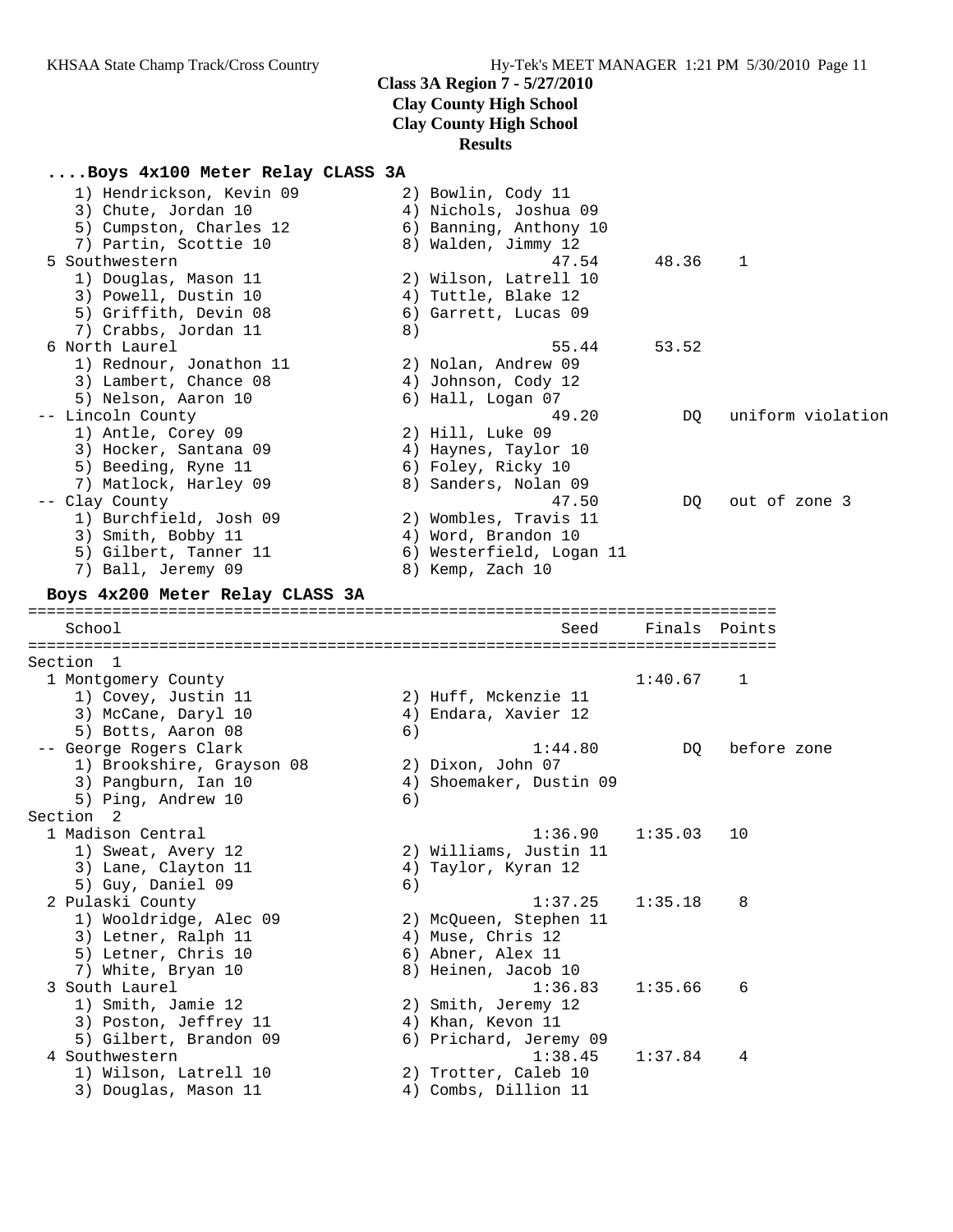# **....Boys 4x200 Meter Relay CLASS 3A**

| 5) Garrett, Lucas 09<br>7) Griffith, Devin 08<br>5 Whitley County<br>1) Banning, Anthony 10<br>3) Chute, Jordan 10<br>5) Bowlin, Cody 11<br>7) Nichols, Joshua 09<br>6 Clay County<br>1) Wombles, Travis 11<br>3) Burchfield, Josh 09<br>5) Word, Brandon 10<br>7) Ealy, Caleb 10<br>7 Lincoln County | 8) | 6) Tuttle, Blake 12<br>8) Childers, Michael 12<br>1:41.26<br>2) Cumpston, Charles 12<br>4) Vanover, Tyler 11<br>6) Hendrickson, Kevin 09<br>8) Partin, Scottie 10<br>1:42.17<br>2) Westerfield, Logan 11<br>4) Smith, Bobby 11<br>6) Gilbert, Tanner 11<br>1:41.10 | 1:40.31<br>1:41.07<br>1:41.59 | 2              |
|-------------------------------------------------------------------------------------------------------------------------------------------------------------------------------------------------------------------------------------------------------------------------------------------------------|----|--------------------------------------------------------------------------------------------------------------------------------------------------------------------------------------------------------------------------------------------------------------------|-------------------------------|----------------|
| 1) Antle, Corey 09<br>3) Foley, Ricky 10<br>5) Sanders, Nolan 09<br>-- North Laurel<br>1) Kidd, Andrew 10<br>3) Hyde, Corey 10<br>5) Rednour, Jonathon 11<br>Boys 4x400 Meter Relay CLASS 3A                                                                                                          |    | 2) Beeding, Ryne 11<br>4) Haynes, Taylor 10<br>6) Matlock, Harley 09<br>1:39.61<br>2) Marcum, Drew 10<br>4) Hutton, Robert 12<br>6) Miller, Josh 12                                                                                                                | DQ                            | outside zone 2 |
| School                                                                                                                                                                                                                                                                                                |    | Seed                                                                                                                                                                                                                                                               | Finals                        | Points         |
| Section 1<br>1 Montgomery County<br>1) Colles, Griffin 10<br>3) Endara, Xavier 12<br>5) Colley, Daniel 10<br>2 George Rogers Clark<br>1) Dixon, Clay 10<br>3) Ping, Andrew 10<br>5) Dixon, John 07<br>Section 2                                                                                       | 6) | 2) Covey, Justin 11<br>4) McCane, Daryl 10<br>6) Botts, Aaron 08<br>4:01.30<br>2) Pope, William 10<br>4) Pangburn, Ian 10                                                                                                                                          | 3:50.87<br>3:59.87            | 2              |
| 1 North Laurel<br>1) Kidd, Andrew 10<br>3) Hyde, Corey 10<br>5) Melton, Robert 11<br>7) Nelson, Aaron 10                                                                                                                                                                                              |    | 3:43.64<br>2) Hutton, Robert 12<br>4) Randolph, Gregory 10<br>6) Marcum, Drew 10<br>8) Gaynor, Layne 09                                                                                                                                                            | 3:41.93                       | 10             |
| 2 Pulaski County<br>1) White, Bryan 10<br>3) Lima, Levi 12<br>5) Hyden, Austin 08<br>7) Stevens, Mason 08                                                                                                                                                                                             |    | 3:44.73<br>2) Eads, Michael 11<br>4) Letner, Ralph 11<br>6) Goldson, Jimmy 08<br>8) Wooldridge, Zach 11                                                                                                                                                            | 3:43.99                       | 8              |
| 3 Clay County<br>1) Kemp, Zach 10<br>3) Westerfield, Logan 11<br>5) Burchfield, Josh 09<br>7) Smith, Bobby 11                                                                                                                                                                                         |    | 3:47.54<br>2) Word, Brandon 10<br>4) Ealy, Caleb 10<br>6) Wombles, Travis 11<br>8) Hacker, Tanner 08                                                                                                                                                               | 3:44.26                       | 6              |
| 4 Whitley County<br>1) Archer, Brandon 11<br>3) Vanover, Tyler 11<br>5) Banning, Anthony 10                                                                                                                                                                                                           |    | 3:55.39<br>2) Cumpston, Charles 12<br>4) Walden, Jimmy 12<br>6) Marlow, Blake 09                                                                                                                                                                                   | 3:48.25                       | 4              |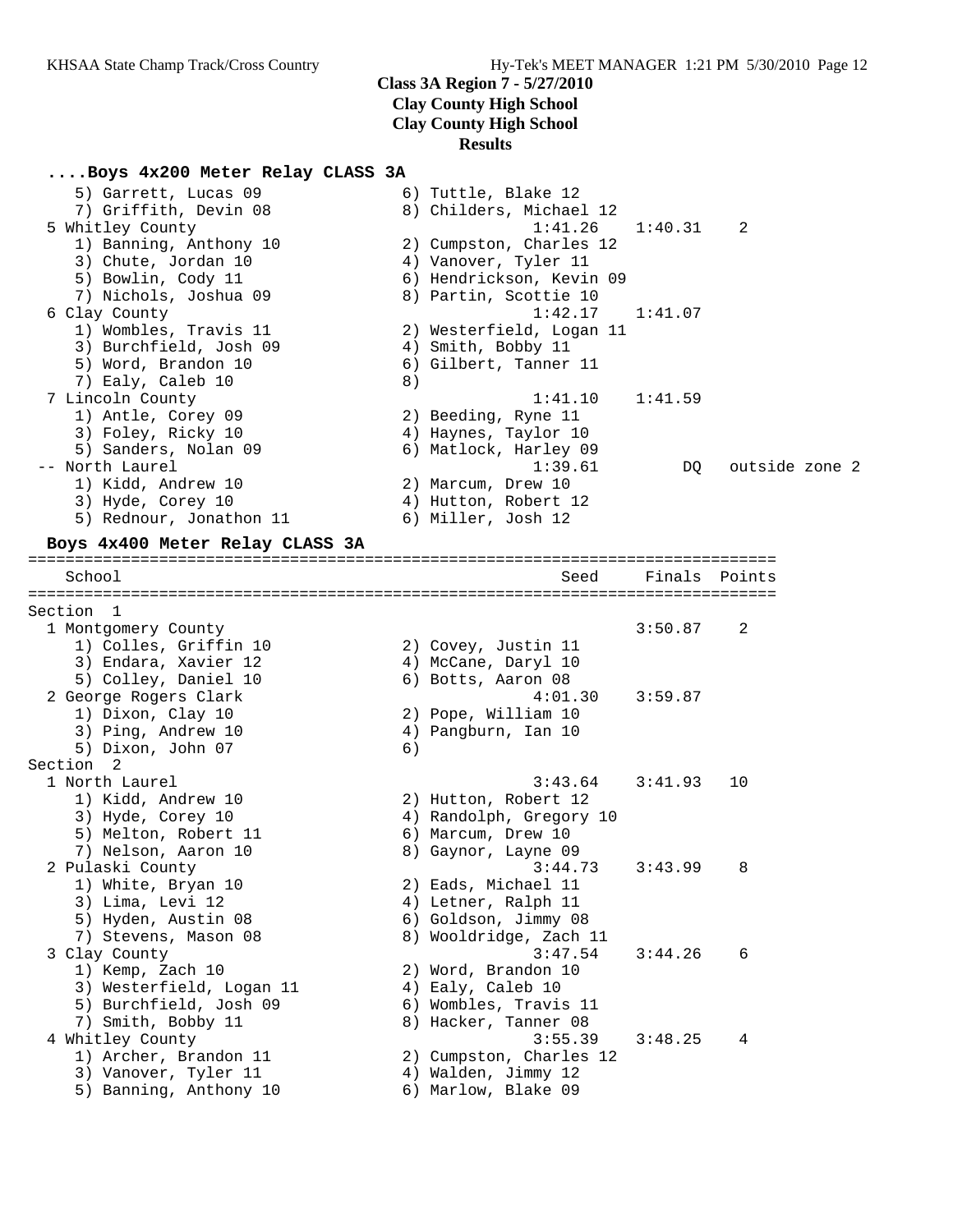## **....Boys 4x400 Meter Relay CLASS 3A**

| 7) Hendrickson, Kevin 09        |    | 8) Partin, Scottie 10   |         |        |
|---------------------------------|----|-------------------------|---------|--------|
| 5 South Laurel                  |    | 3:48.10                 | 3:51.84 | 1      |
| 1) Gaskin, Charlie 11           |    | 2) Poston, Jeffrey 11   |         |        |
| 3) Inman, Tyler 12              |    | 4) Philpot, Shawn 11    |         |        |
| 5) Smith, Jamie 12              |    | 6) Harris, Landon 11    |         |        |
| 7) Gilbert, Brandon 09          |    | 8) Smith, Jeremy 12     |         |        |
| 6 Madison Central               |    | 3:46.00                 | 3:52.18 |        |
| 1) VanDyke, Jordan 09           |    | 2) Lane, Clayton 11     |         |        |
| 3) Statter, Jared 10            |    | 4) Vonwechmar, Tyler 11 |         |        |
| 5) Williams, Jerome 10          |    | 6) Landrum, Devin 09    |         |        |
| 7 Lincoln County                |    | 3:55.50                 | 4:01.34 |        |
| 1) Antle, Corey 09              |    | 2) Sanders, Nolan 09    |         |        |
| 3) Dyehouse, Storm 11           |    | 4) Foley, Ricky 10      |         |        |
| 5) Johnson, Justin 11           |    | 6) Matlock, Harley 09   |         |        |
| 7) Sanders, Eric 12             |    | 8) Beeding, Ryne 11     |         |        |
| 8 Southwestern                  |    | 3:53.45                 | 4:01.98 |        |
| 1) Childers, Michael 12         |    |                         |         |        |
|                                 |    | 2) Tounge, Michael 10   |         |        |
| 3) Combs, Dillion 11            |    | 4) Alexander, Adam 11   |         |        |
| 5) Sharpe, Alan 12              |    | 6) Trotter, Caleb 10    |         |        |
| 7) Miller, Jacob 11             | 8) |                         |         |        |
| Boys 4x800 Meter Relay CLASS 3A |    |                         |         |        |
| School                          |    | Seed                    | Finals  | Points |
|                                 |    |                         |         |        |
| Section<br>$\mathbf{1}$         |    |                         |         |        |
| 1 Pulaski County                |    | 8:45.61                 | 8:48.49 | 10     |
| 1) White, Bryan 10              |    | 2) Eads, Michael 11     |         |        |
| 3) Blevins, Mason 08            |    | 4) Goldson, Jimmy 08    |         |        |
| 5) Lima, Levi 12                |    | 6) Hyden, Austin 08     |         |        |
| 7) Stevens, Mason 08            |    | 8) Lee, George 12       |         |        |
| 2 North Laurel                  |    | 8:57.02                 | 8:58.06 | 8      |
| 1) Melton, Robert 11            |    | 2) Nelson, Aaron 10     |         |        |
| 3) Gaynor, Layne 09             |    | 4) Randolph, Gregory 10 |         |        |
| 5) Kidd, Andrew 10              |    | 6) Hyde, Corey 10       |         |        |
| 7) Hutton, Robert 12            |    | 8) Marcum, Drew 10      |         |        |
| 3 Southwestern                  |    | 9:00.80                 | 9:10.49 | 6      |
| 1) Tounge, Michael 10           |    | 2) Sharpe, Alan 12      |         |        |
| 3) Combs, Dillion 11            |    | 4) Alexander, Adam 11   |         |        |
| 5) Trotter, Caleb 10            |    | 6) Miller, Jacob 11     |         |        |
| 7) Owens, Cory 09               | 8) |                         |         |        |
| 4 Madison Central               |    | 9:07.00                 | 9:19.99 |        |
| 1) Williams, Jerome 10          |    | 2) Shade, Lincoln 10    |         |        |
| 3) Hudson, Nathan 12            |    | 4) Jarvis, Zack 09      |         |        |
| 5) VanDyke, Jordan 09           | 6) |                         |         |        |
| 5 South Laurel                  |    | 9:28.65                 | 9:38.63 | 2      |
| 1) Inman, Tyler 12              |    | 2) Philpot, Shawn 11    |         |        |
| 3) Phelps, Justin 09            |    | 4) Lovins, Trey 09      |         |        |
| 5) Harris, Landon 11            |    | 6) Fiefhaus, Joey 09    |         |        |
| 7) Gaskin, Charlie 11           |    | 8) Gilbert, Brandon 09  |         |        |
| 6 Lincoln County                |    | 9:19.50                 | 9:40.44 | 1      |
| 1) Johnson, Justin 11           |    | 2) Carlson, Brian 07    |         |        |
| 3) Sanders, Eric 12             |    | 4) Foley, Ricky 10      |         |        |
| 5) Antle, Corey 09              |    | 6) Dyehouse, Storm 11   |         |        |
|                                 |    |                         |         |        |